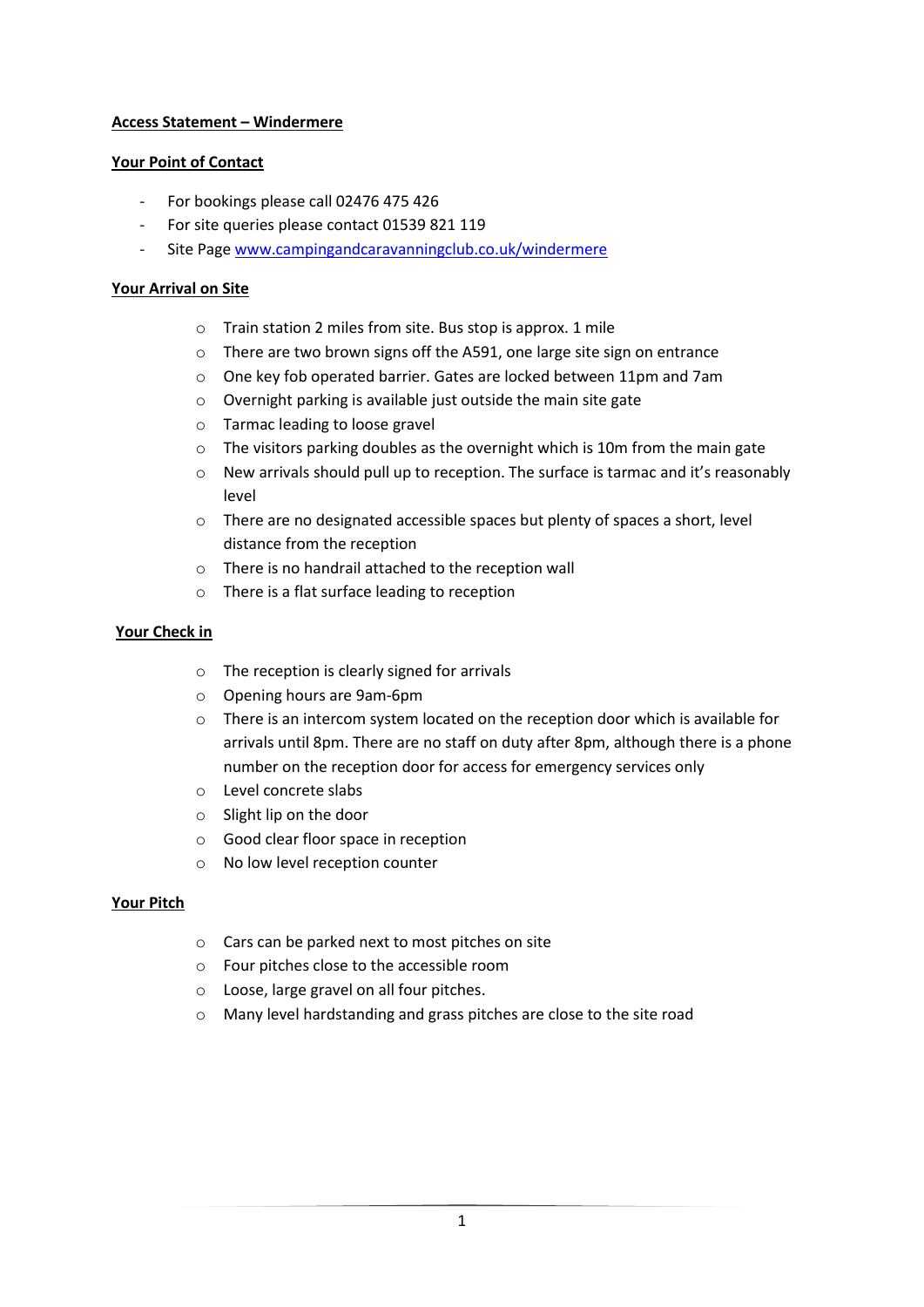### **Your Facilities**

- o There is a clear, well maintained path leading to the facilities
- o Access is flat and level to all facilities
- o There is one semi-ambulant cubicle in both men's and ladies
- o Sinks have a mixture of lever and twist taps throughout
- o There are a mixture of stools and benches in all the showers
- $\circ$  The showers are operated by a push button in men's and ladies and a dial in the family room
- o No steps into the showers
- o The facility block has low level, wall mounted lights

#### **Your Accessible Facilities**

- o There is a flat level concrete slab path leading to the accessible facility
- o There are no handrails leading to the accessible facility
- o There is flat level access in to the accessible facility
- o There are handrails next to the toilet
- o There is a regular size flush handle
- o There is transfer space to the right of the toilet
- o The wash basin cannot be reached from the toilet
- o The washbasin has larger than normal lever top taps
- o There is a hand dryer located in the room
- $\circ$  There is a low level mirror above the sink that does not extend to full height
- $\circ$  The shower has a number of handrails
- o The shower is dial operated
- o The shower is open access, not a cubicle
- o The shower head is height adjustable
- o The floor is nonslip
- o There is no hair dryer
- o There is an emergency cord next to the toilet and in the shower. Both can be reached from the floor
- o The emergency alarm can't be heard from staff pitches or reception
- o The accessible room can't be accessed with a RADAR key

#### **Your Laundry and Food Preparation Areas**

- o The laundry and food preparation areas both have level access
- o The approach path is tarmac
- o The taps are screw top
- o The washing machine is front loading and can be reached from the floor
- o The tumble dryers are front loading and can be reached from the floor
- o There is a wall mounted iron
- o There is a wall mounted ironing board
- o There are both indoor and outdoor washing up facilities with screw taps
- o There is one low level sink in the indoor washing up area